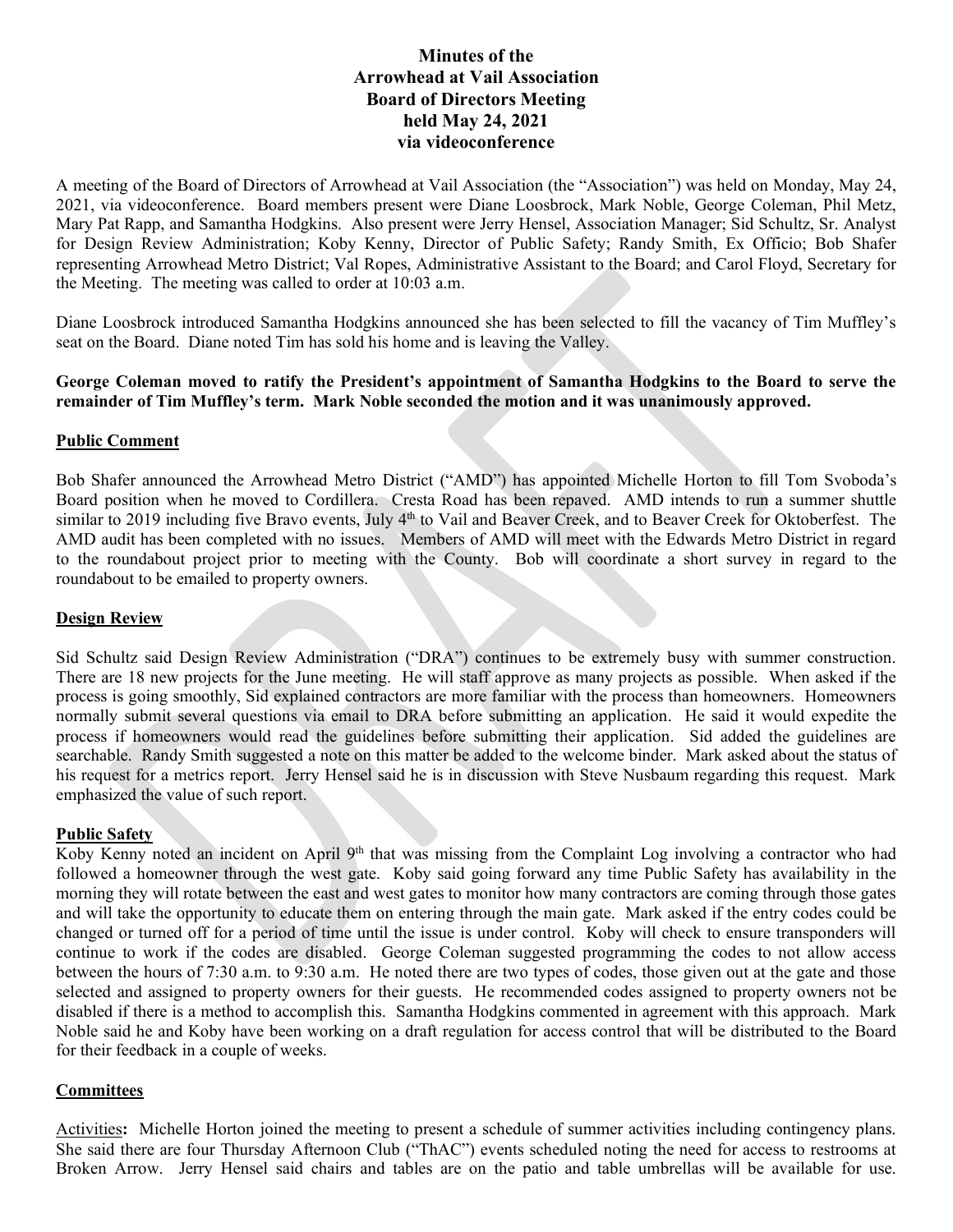Advertising and utilizing social media along with locations for posting flyers to promote the event was discussed. All were in agreement to move forward with the Turtle Bus bar and pizza wagon for the first event. Michelle will discuss the set up location with Jerry, Jerry stated Vail Resorts may be interested in providing food for future ThAC events, depending on restrictions. Other planned events include an ice cream social on the Broken Arrow patio, bagels and coffee for July 4th served from a couple of tents in the skier parking lot, and movie night on the base area lawn. Mary Pat Rapp asked if three Adopt-a-Trail days could be added to the event calendar. Michelle will prepare a full calendar of events to send via email blast. Diane Loosbrock added there will be more frequent newsletters over the summer season.

Operations: Jerry Hensel gave a capital project update. The pickle ball court conversion will begin next week. All lighting fixtures have been ordered for mid-August delivery. Hoods are approximately 90% complete. Down lighting for all key pads and address markers should be finished within two weeks. A new address marker will be built at McCoy Creek Drive. The Tennis Center grill should be installed in mid-June. A screen to attach to the Tennis Center awning to provide shade has been ordered. Koby Kenny is working with an arborist to identify areas for wildland fire mitigation. Public Safety will trade in the 2014 Toyota Tacoma and receive a new vehicle this week. Diane Loosbrock and Jerry will discuss how to manage use of the grilling center. Randy Smith asked if the new vehicle will have the new logo color and graphics and Jerry affirmed. Jerry estimated the change of signage to the new colors is about 75% complete.

Strategic Planning: Mark Noble asked Mary Pat Rapp about progress on trails and bench replacement and if she has received the support needed. She explained she has been out of town. Jerry Hensel asked Mary Pat to provide her expectations and he will involve the Vail Resorts trail crew. Jerry said the bench is on the Maintenance team's worklist and he will check the status. Mark reported the homeowner's survey will be distributed this Friday. They will have 14 days to respond. A tabulation of results is expected by the end of June. The Strategic Planning Committee will meet the third week in June to revisit the existing plan and discuss additions or changes. He welcomed comments or suggestions from Board members who are not on the committee.

Marketing and Communications: Diane Loosbrock shared that the new website has been launched. Alana with Fresh Tape Media will send an email announcement. Val Ropes is meeting with the web host tomorrow to discuss the interactive calendar feature. Diane reported that George Coleman has captured a large percentage of the 70 property owner email addresses we do not have. She will send a letter to those individuals requesting permission to use their email address for the Association's electronic communication. Diane referenced a draft letter to biking groups included in the Board package. It has been approved by AMD and anyone who has worked on the biking policy. The goal is to send the letter to biking groups within the community to educate and better regulate policies. Val suggested printing copies for distribution from the gatehouse to cyclists parking their car in the skier lot. Diane asked for comments or feedback on the letter. Hearing none, the letter was approved.

Landscaping: Randy Smith gave an update on the east entrance landscape design. The estimated cost is between \$180K and \$250K. A proposal has been received from Ceres Landcare and Jerry is awaiting a second proposal. Randy noted \$150K is budgeted in 2021 for the landscape initiative. Randy, Jerry Hensel, and Mark Noble have discussed avenues for making up the shortfall with cost savings in other areas of the budget. \$10K has been spent year to date on design work for the east and main entrances. Randy shared high level estimates for the entire project. He said this will update the interior environment and enhance all entrances. When asked the timeframe for this project, Randy said it will be a multiyear project anticipated to finish in 2024.

## **George Coleman moved to increase the landscape project budgeted amount from \$150,000 to \$250,000, and approval to utilize \$50,000.00 in reserve funds for this project. Mark Noble seconded the motion and it was unanimously approved.**

## **Financials**:

Mark Noble reported April was a good month. Real estate inventory is currently low with only six properties on the market. The real estate transfer assessment ("RETA") forecast for May and June is \$100K per month. Mark noted that by the end of the second quarter income will be \$1M with an annual budget of \$1.4M. The 2019 audit has been completed. Two small issues are being addressed with the auditor. The 2020 audit will begin in a few weeks. Randy Smith has been working on an investment policy that should come before the Board for consideration within a couple of months. Mark asked for the Board's feedback on a proposal for an expense approval policy. As written, the Association Manager would have the authority to approve all budgeted expenses up to \$20K. Unbudgeted expenses under \$10K would require Treasurer approval. Budgeted expenses over \$20K and unbudgeted expenses over \$10K would require Board approval.